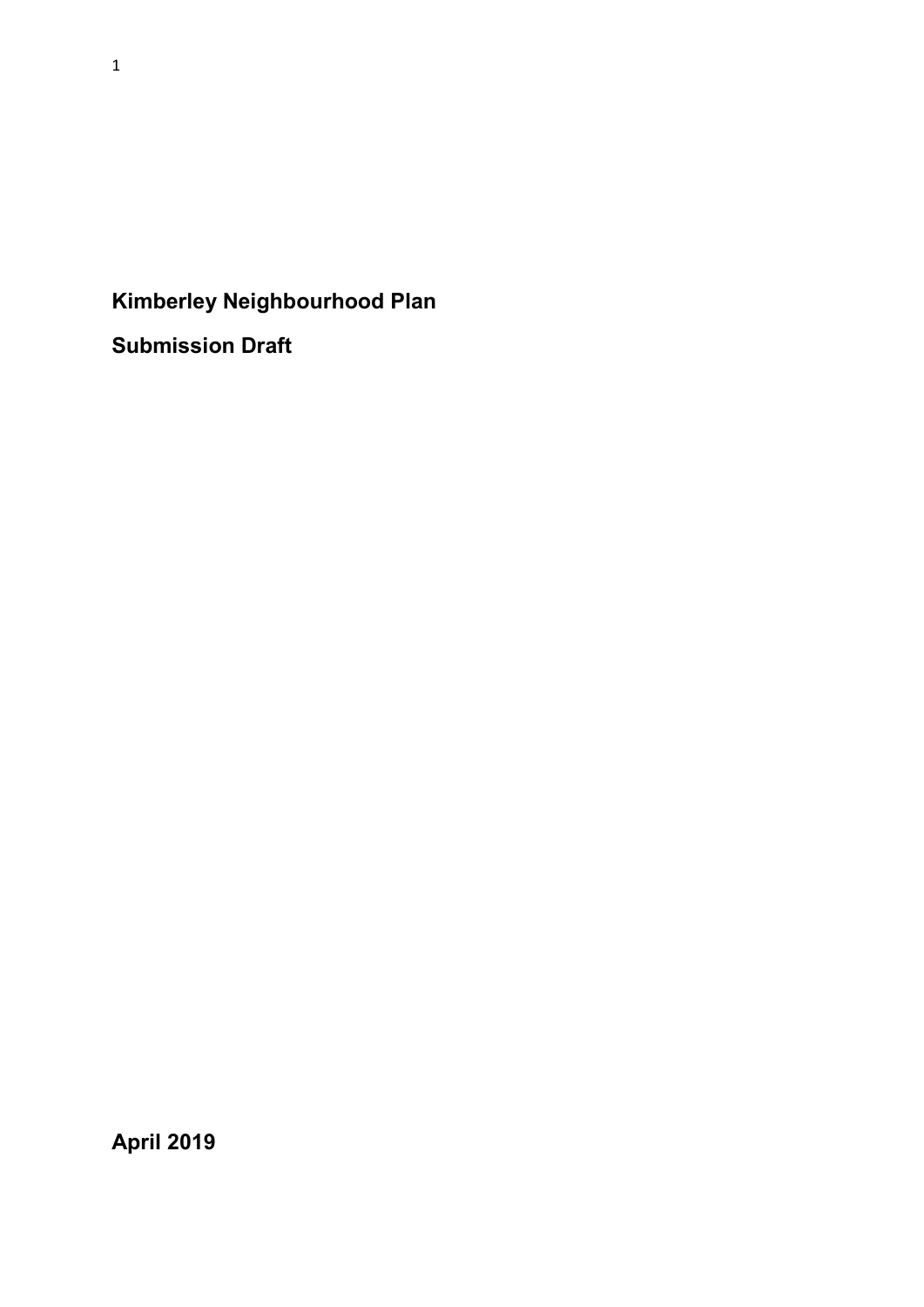## **Contents**

**Introduction** 

Scope

**Context** 

**Objectives** 

Open Space

Housing

**Traffic** 

Kimberley Town Centre and Conservation Area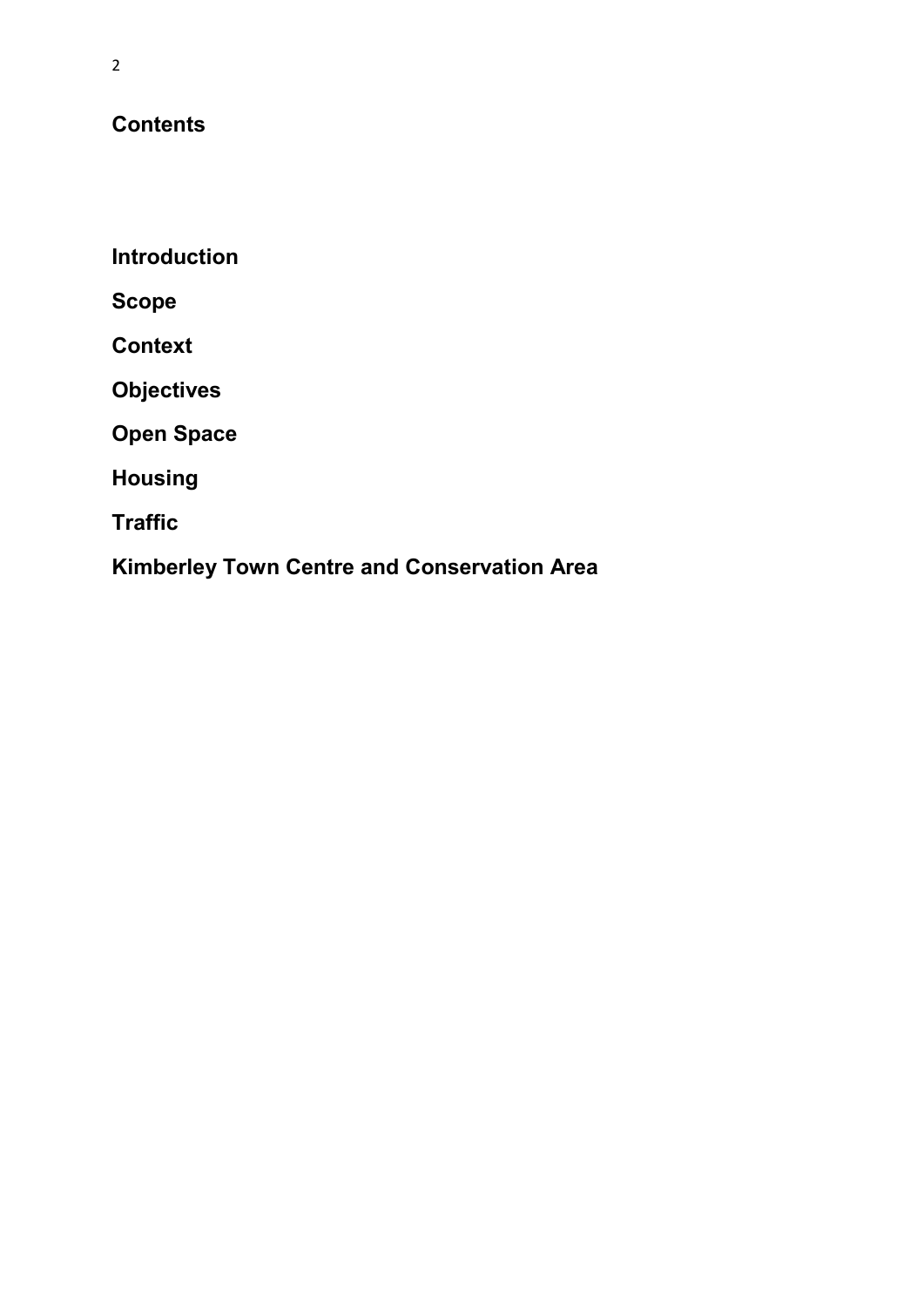## 1. Introduction

1.1 The Kimberley Neighbourhood Plan has been prepared by Kimberley Town Council. It covers the area administered by Kimberley Town Council; shown outlined blue on Map One. It will be part of the development plan for Kimberley. It is intended to supplement the Broxtowe Aligned Core Strategy and Part Two local Plan.

1.2 The Broxtowe Council Part Two Local Plan is currently at the Public Examination Stage. There are no important points of difference between the Neighbourhood Plan and either the Broxtowe Core Strategy or the Part 2 local Plan. The Neighbourhood Plan does not repeat policies on such topics as Green Belt, allotments and design that are already in the adopted Core Strategy or are proposed to be included in the Part 2 Local Plan. The Town Council will, however, monitor the effectiveness of policies and will make proposals for amendment or modification where necessary.

1.3 A first draft Neighbourhood Plan was produced in 2016 and was the subject of public consultation. A leaflet was distributed to every household, two public meetings were held and a significant number of comments were made. The Town Council has moved on and prepared a more comprehensive set of policies and proposals that takes account of what people said during consultation, takes into consideration the National Planning Policy Framework published in July 2018 and takes note of additional sites for housing suggested by Broxtowe BC but not yet part of an adopted development plan .

 1.4 The Neighbourhood Plan will form part of the context for planning decisions. The Plan will be given more weight as it goes through the process towards adoption. It is hoped to have an adopted Neighbourhood Plan by the middle of 2019.

1.5 The Plan is based on a number of background documents and these are available on the Town Councils website.

1.6 The Neighbourhood Plan covers the period 2018 to 2028.

1.7 An early review of the Neighbourhood Plan will be undertaken to incorporate a development brief for the Depot site an adjacent areas as well as a management plan for area of designated local green space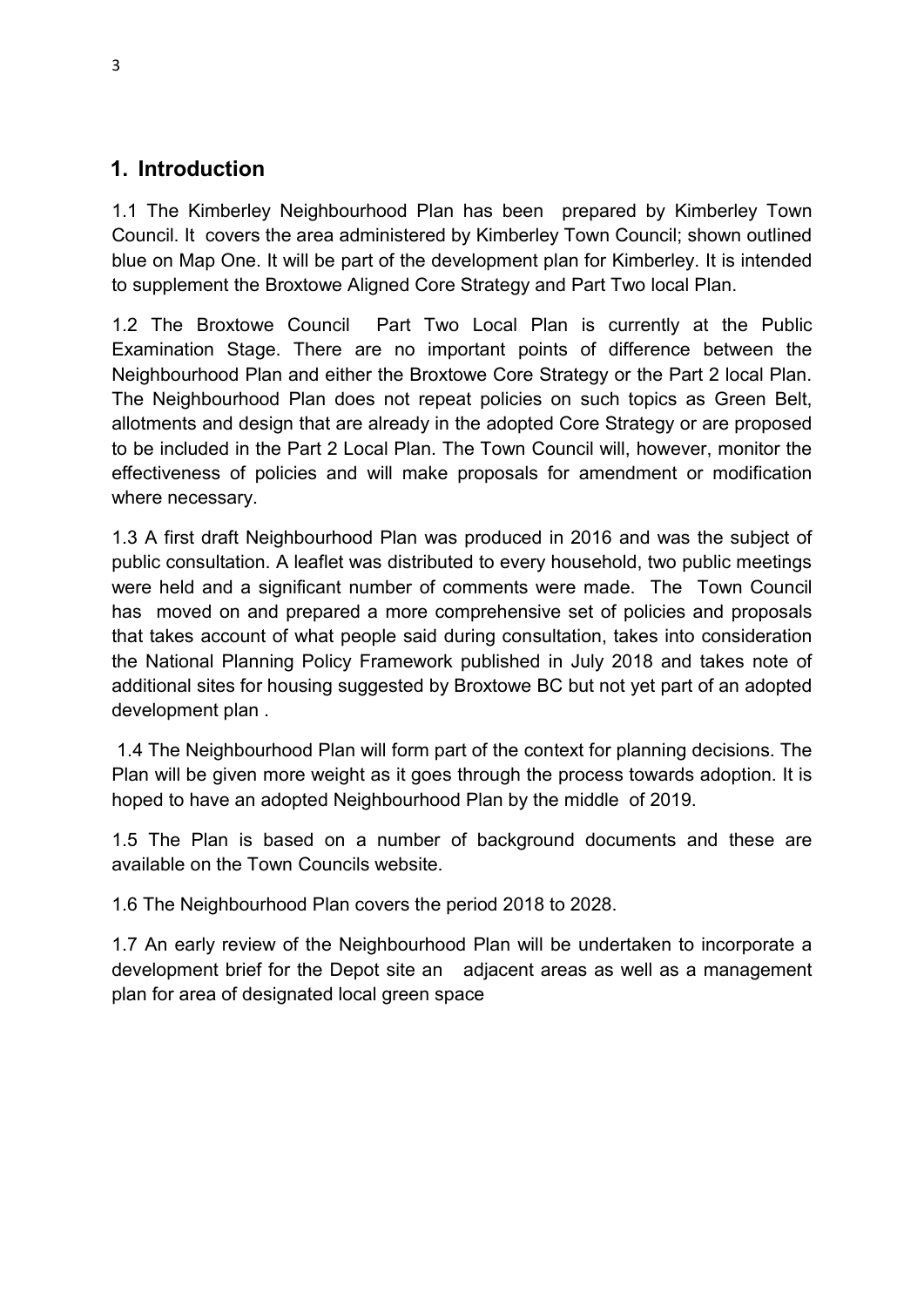## 2. The Scope of the Plan

2.1 This Plan is to do with the physical development of Kimberley in the period 2018 to 2028. main focus of the Plan is on the following topic areas.

- o Open Space Strategy
- o Housing
- o A regeneration and conservation plan for Kimberley Town Centre and the Kimberley Conservation Area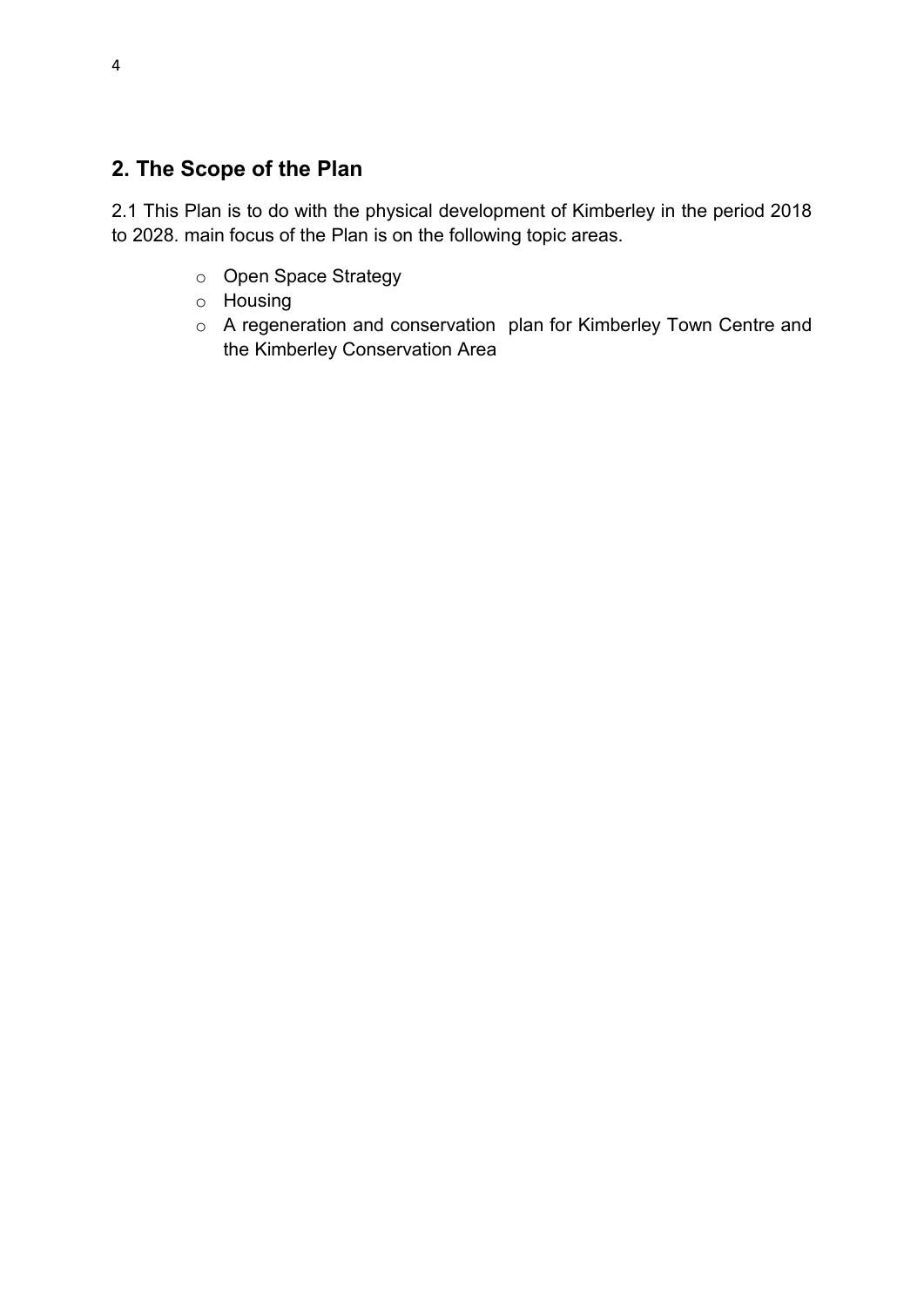## 3. The context for the Neighbourhood Plan

3.1 The Town Council sees Kimberley as a pleasant place to live and work. It has kept much of its nineteenth century character, street pattern, significant heritage buildings and important remnants of the railway age. The town is certainly not without its problems and these include environmental the environmental effects of through traffic, a shortage of off street parking for older housing areas . Young people looking to set up home for the first time and the elderly wishing for housing ore suited to their needs have difficulty finding suitable accommodation. Nevertheless the environment in most of the town is of a good quality and the setting of the town is within an area of unspoilt but accessible landscape; especially to the North, West and South is a great asset that deserves to be protected and where possible enhanced.

#### 3.2 Finance

There are a number of policies in the Plan such as the regeneration of Kimberley Town Centre which may require some pump priming by the town council. Whilst the funds available to the Council are limited the Neighbourhood Plan will help bids for funding from Nottinghamshire County Council, Broxtowe Borough Council and the Lotteries Fund. The Town Council will seek to maximise the share of the any future Community Infrastructure Levy and New Homes Bonus that comes to the town.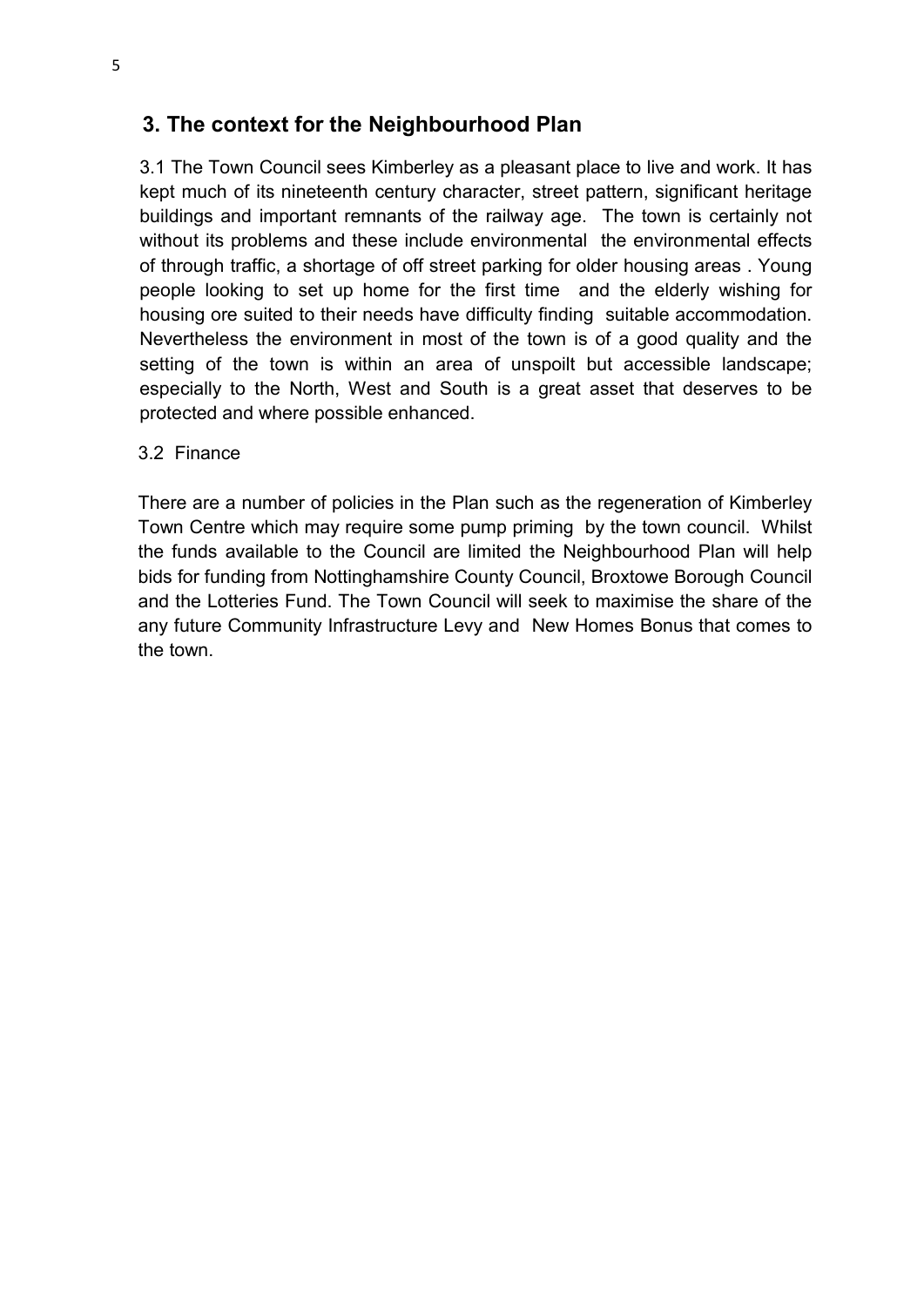## 4 .Objectives

- Identify a Green Network that includes the most valuable footpaths and bridle ways, areas of biodiversity , wildlife corridors and open spaces and areas of green belt that serve an important planning function that warrant protection over and above greenbelt designation. These will include any green space element of the proposed development at the depot site that are indentified as part of the development brief that will be part of an early review of the Neighbourhood Plan
- To develop policies to protect, conserve and enhance the green network identified including where appropriate locally designated green spaces
- To identify opportunities for new housing and employment compatible with the green strategy set out above
- Improve the sustainability of the town's retail centre through traffic management and environmental improvements
- To conserve and enhance the character of the Kimberley Conservation Area
- Create a sustainable transport network by improving and enhancing footpath, cycle and bus routes to shopping centres , employment areas , schools and the wider transport network.
- Attract public and private sector investment, attract new employers and help create local jobs by improving the physical environment and infrastructure for business
- Set out design policies as a context for development briefs for new housing sites in particular the Depot Site as part of an early review of the Neighbourhood Plan .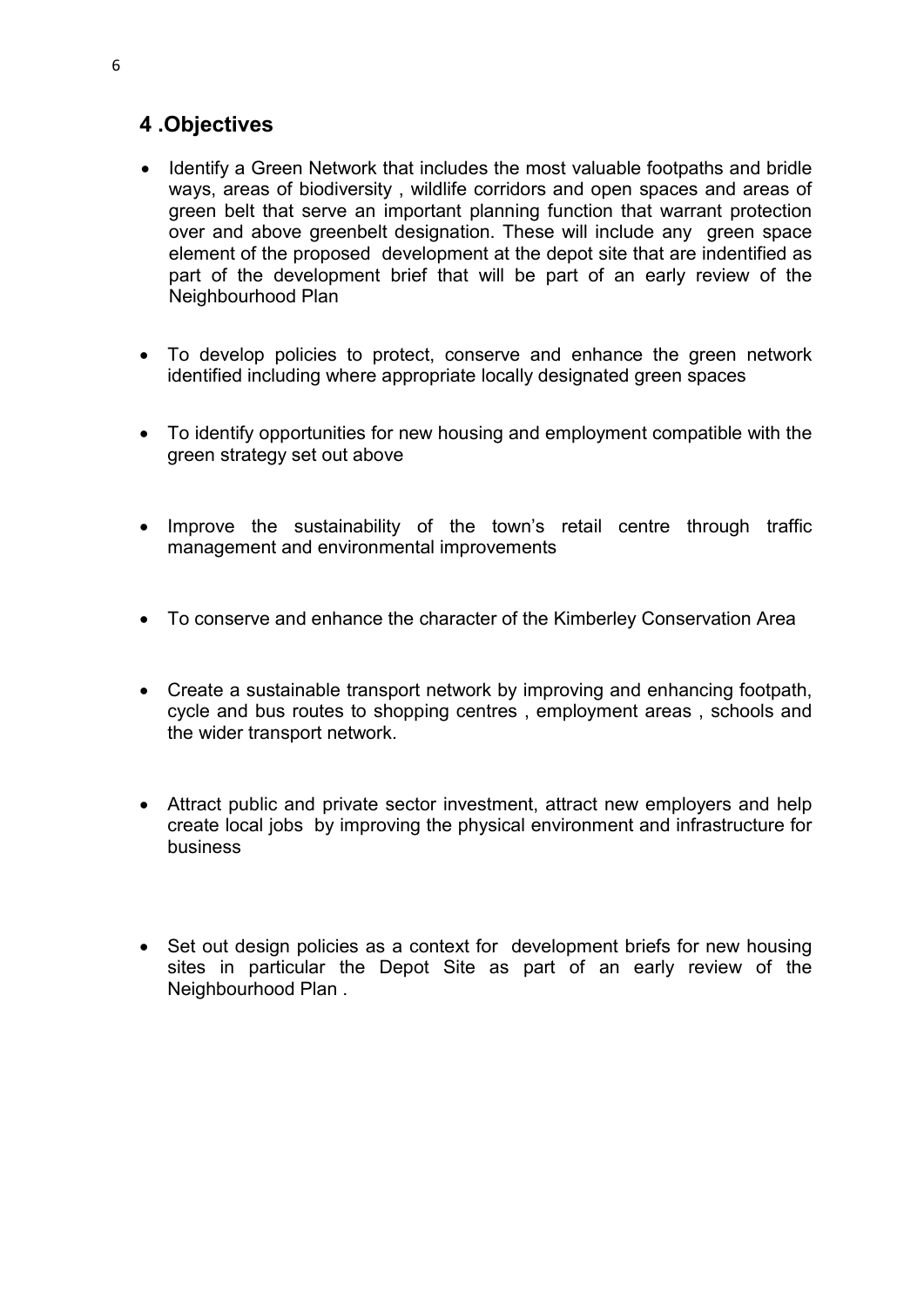## 5. An Open Space Strategy

There are four components of the Open Space Strategy. They are dealt with below.

### 5.1 Footpaths and bridleways

There are significant health benefits from Walking and Cycling. Footpaths and cycle ways are the strands in the green network. These are of special value where they

- lead from the town into the countryside through sites where there is pressure for housing development ; especially those that have a high level of biodiversity
- are used to connect components of recreation provision such as playing fields and allotments
- function of pathways as a way of sustainable travel within the town particularly to schools, shops, community centres employment centres and areas used for active recreation such as allotments and playing fields.

5.2 Areas of Biodiversity

The National Planning Policy Framework says " The planning system should contribute to and enhance the natural and local environment by:

 protecting and enhancing valued landscapes, geological conservation interests and soils;

- recognising the wider benefits of ecosystem services;
- minimising impacts on biodiversity and providing net gains in biodiversity

 where possible, contributing to the Government's commitment to halt the overall decline in biodiversity, including by establishing coherent ecological networks that are more resilient to current and future pressures

Kimberley is a town in which good quality landscapes with high level s of bio diversity which penetrate deeply into the urban area. This creates both problems and opportunities which the Town Council will seek to manage effectively.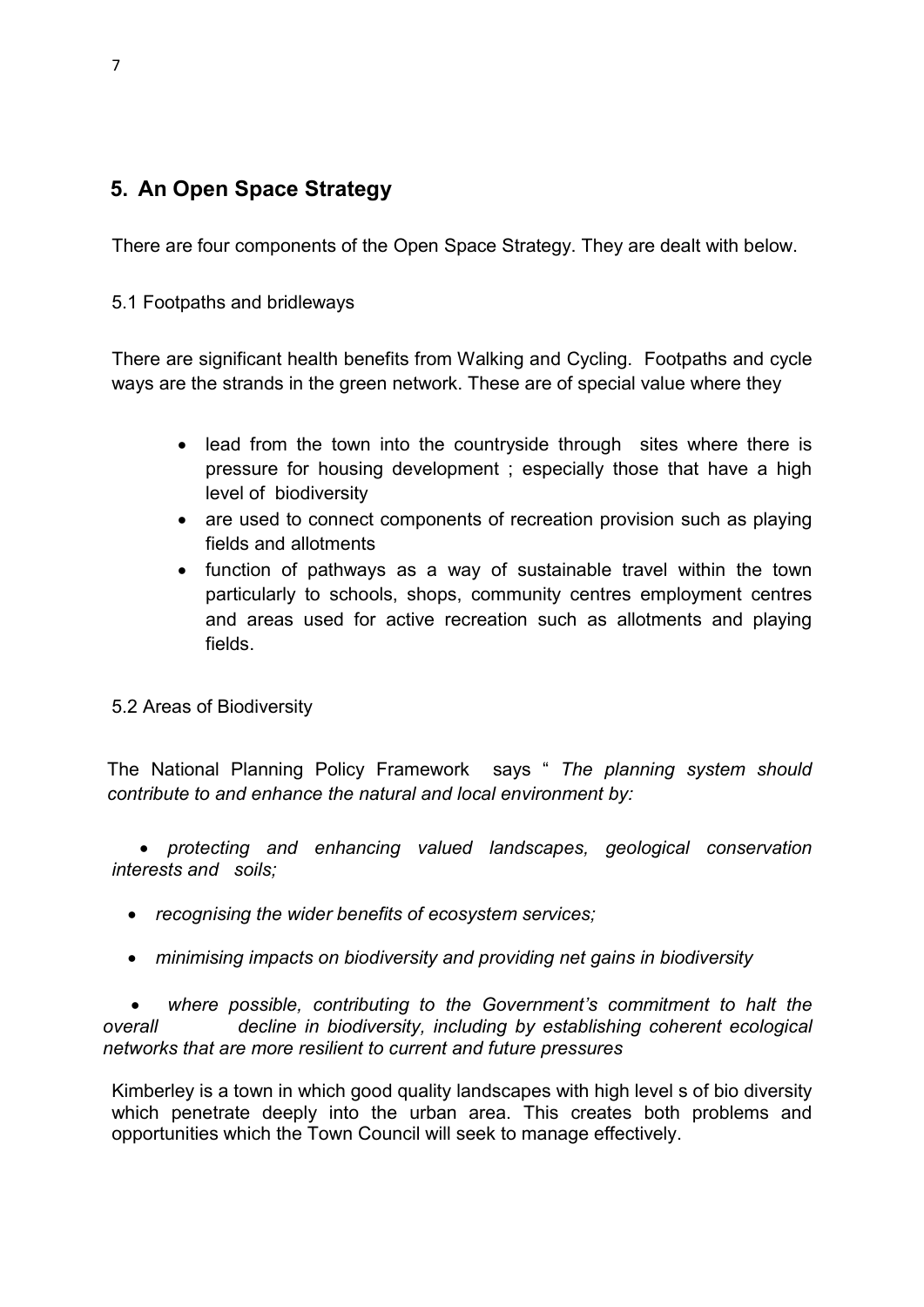#### 5.3 Designated local green space

Designated local green spaces are an extra layer of protection. The NPPF says they are appropriate

- where the green space is in reasonably close proximity to the community it serves;
- where the green area is demonstrably special to a local community and holds a particular local significance, for example because of its beauty, historic significance, recreational value (including as a playing field), tranquillity or richness of its wildlife; and
- where the green area concerned is local in character and is not an extensive tract of land.
- Local policy for managing development within a Local Green Space should be consistent with policy for Green Belts."

The green area between Church Hill and the A 610 connects under the A 610 and joins up with the footpath/ bridle way system around Awsworth and Cossal . This area is not only of great recreational and bio diversity value but also has close connections with DH Lawrence.

Taking all these criteria into account the Town Council are proposing a Green Strategy as shown on Map

Policy GS1 Protective and Enhancement Measures for a Green Network

#### a ) Footpaths and Bridleways

Within the Green Network shown on Map 2 footpaths and bridleways will be given a high priority for maintenance and enhancement. The bio diversity of hedges and woodlands adjacent to sustainable route-ways will be conserved . Closures and diversions will be resisted unless it can be shown they would result in net gains in terms of amenity and convenience

#### b) Areas of bio diversity value

Policies and Incentives available under the Planning Act and under grant regimes operated by DEFRA will be used to conserve and enhance areas of diversity value particularly the identified wetland nature reserve. Where appropriate the Town Council will consider limited funding to achieve these policy aims.

c) Locally designated green-spaces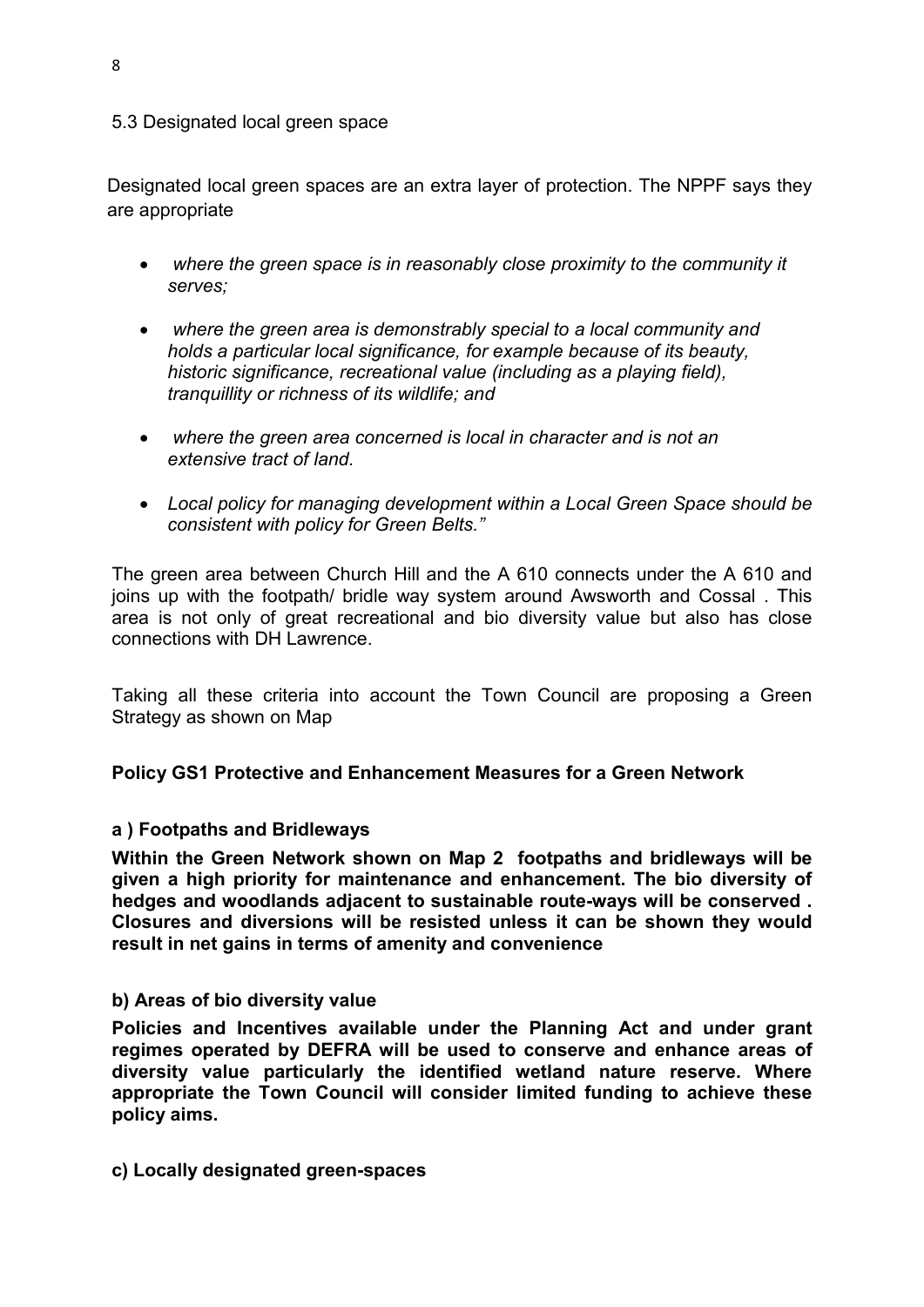Within designated green-spaces the protective policies set out in greenbelt will be given additional weight to the effect that very exceptional circumstances would need to be demonstrated for non greenbelt uses to be allowed. In the case of any form of housing development it would need to be shown that no alternative sites are available within Broxtowe and / or the Greater Nottingham Housing Market Area.

d) Recreation uses . Where development that is acceptable within the greenbelt is proposed; extra weight will be given to attractive and sustainable design of any buildings, hard areas and/or fences.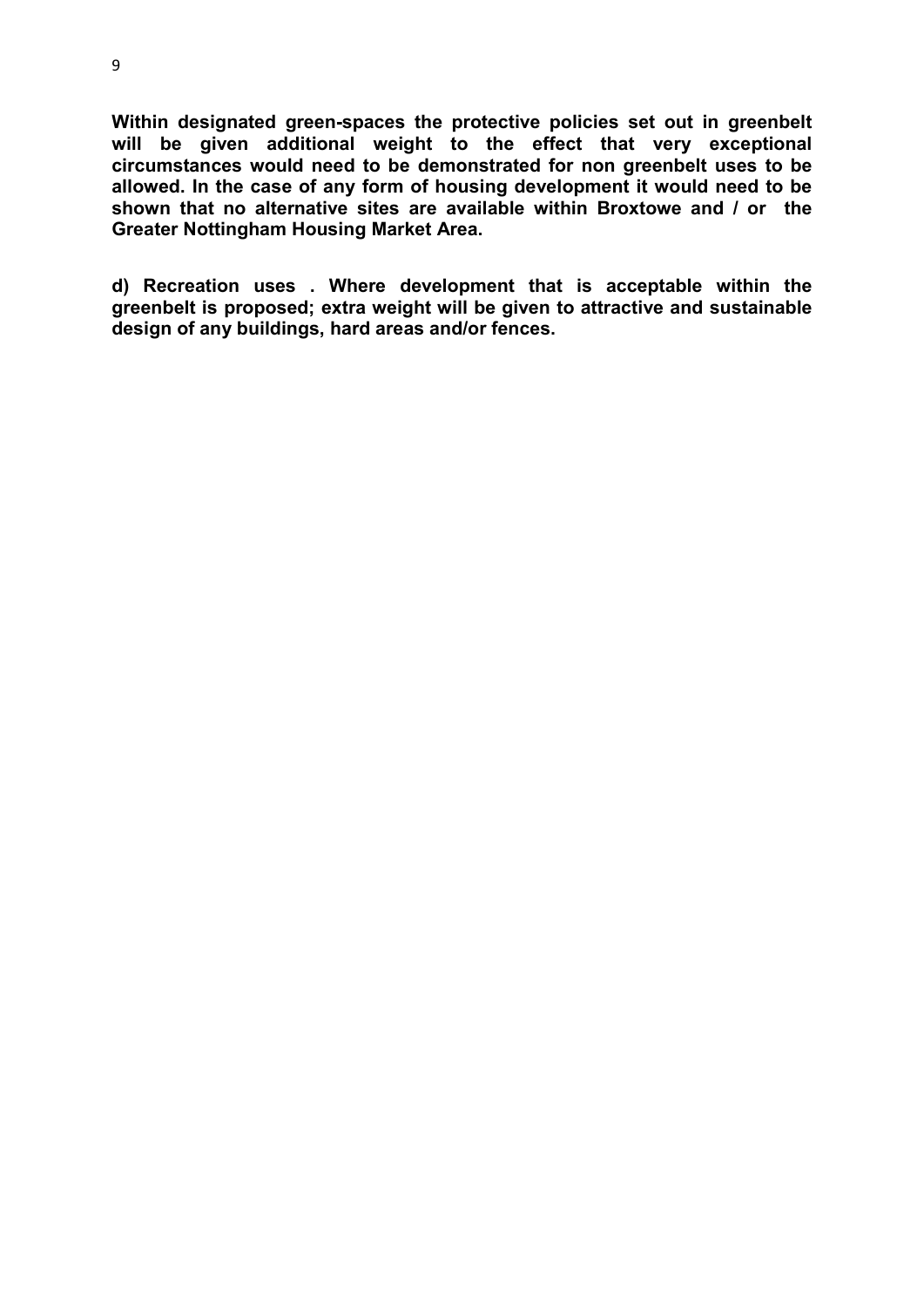## 6. Housing

6.1. Taking account of provision already made, the fact that 600 dwellings during the period to 2028 is the maximum set out in the Core Strategy and the fact that significant additional land has been identified in the main built up area of Broxtowe it seems reasonable to plan for 100 dwellings additional to the brewery and the other committed sites. It is also the case that "Kimberley" in the Core Strategy also includes a substantial part of Nuthall Parish.

6.2 The Kimberley Depot Site

The Depot seems likely to become surplus to requirements early in the plan period and it is understood the owners of the adjacent caravan site wish to move to a more spacious site. The caravan site has potential as a brownfield housing site but it would be premature to recommend its allocation for housing until a suitable relocation site has been identified. The principle of mixed uses on the Depot site to include housing and open space was supported during public consultation. The previous draft Neighbourhood Plan included an employment site next to the A 610. It is now felt that proposal would discourage the redevelopment for housing and so it is not included in the second draft Plan. In order to fit in with the Part 2 Local Plan the site is recommended to be allocated for housing but some open space will need to be reserved. A development brief for the depot site will be prepared and will be incorporated in an early review of the Neighbourhood Plan

### Housing Policy H1

The areas shown on Map 2 for housing are recommended to be taken out of the greenbelt and used for a mix of housing and open space in accordance with the development brief referred to in policy H2

### Housing Policy H2

The site at Broxtowe will be developed in accordance with a Development Brief to be prepared . The Main features of the brief will be

Access

Vehicular access from Eastwood Road at the site of the current access to the Depot

Pedestrian access from a number of points including the railway embankment.

**Housing** 

Approx 105 dwellings of which approximately

20% at high density

60% medium density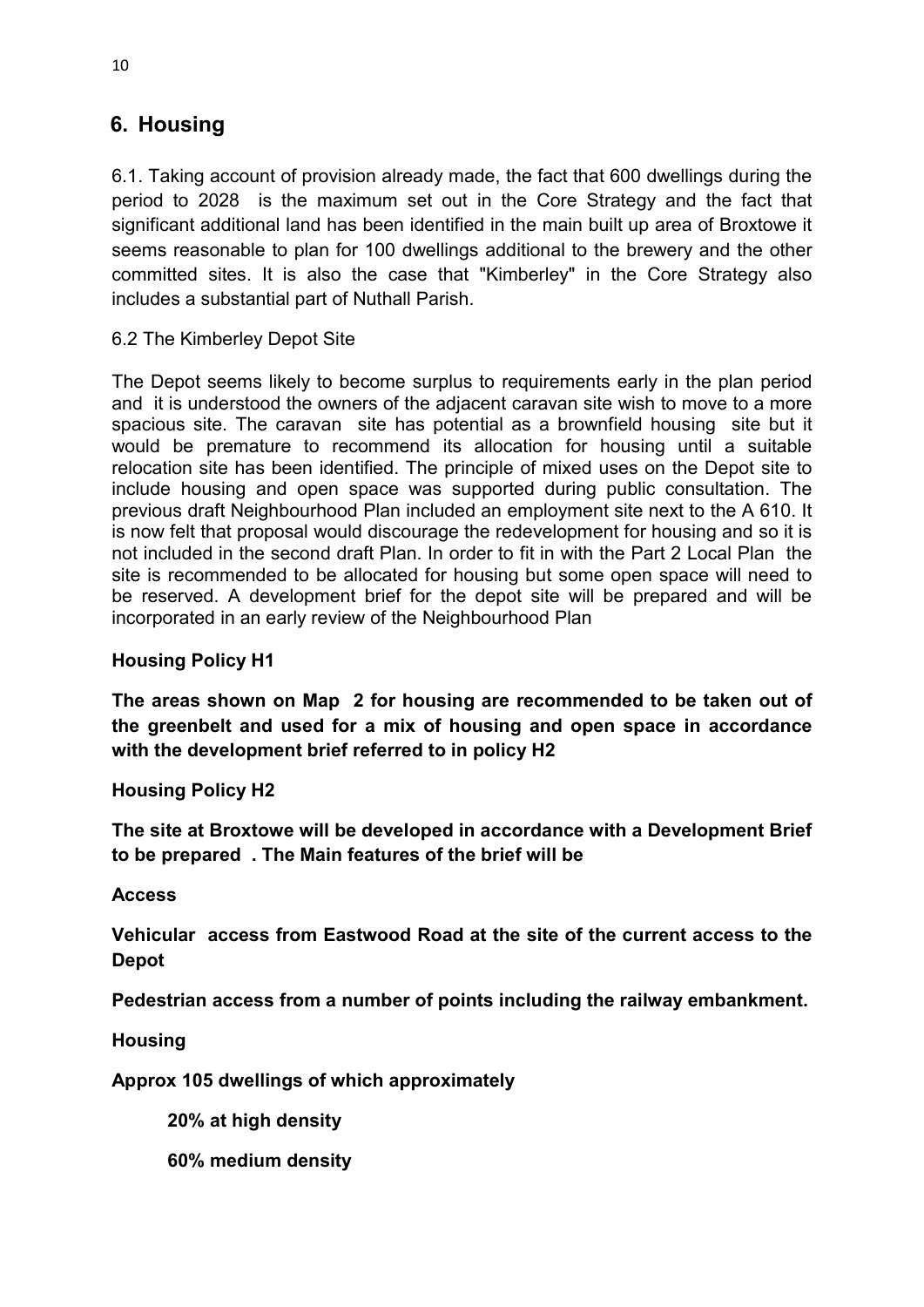20% low density including a supported living complex for elderly persons and people with physical disability or mental health problems

### Open space

A key feature of the brief will be green network to allow sustainable travel within the development and links to services in the town. The green network will I link with the railway embankment and the area to the south of the embankment which will also be designated local green space.

A through cycle route will be incorporated in the network in consultation with SUSTRANS a charity that promotes a national cycle route network.

The green network may include a balancing pond and a reed bed to provide sustainable sewage treatment for certain types of effluent.

Policy H3 Affordable Housing

### HS 3 Affordable Housing

The priorities for affordable housing are the provision of bungalows and one bed room flats. In the light of the likely mismatch between demand and supply in Kimberley priority for allocation of affordable housing in Kimberley should be given to Kimberley residents.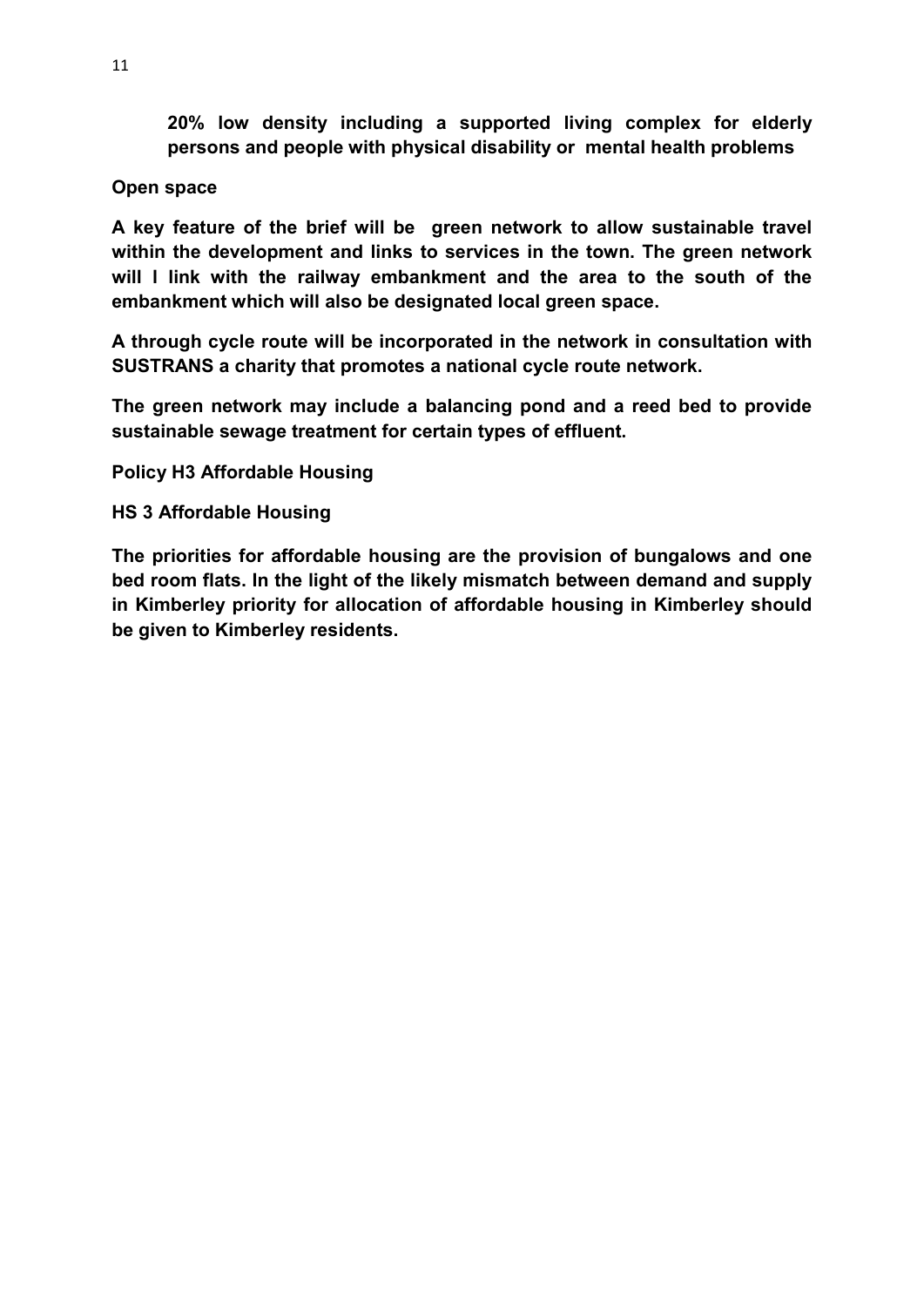## 7. Traffic

7.1 We have analysed accident figures for the years 2012 to 2015 .The figures show

- That there were around 30 RTAs in Kimberley town in the four year period.
- Large parts of the town were accident free.
- There were 23 accidents on the A610 ( from Giltbrook roundabout to the junction with the M!) and two of these were serious
- There were 12 accidents on Eastwood Road / Main Street but none of these were serious
- There was a serious accident in Green Street in 2013

Overall there is no evidence that Kimberley suffers more from road traffic accidents than any other similar urban area.

7.2 Some limited work has been carried out on traffic flows. Peak hour traffic on Main Street is high (10000 pcus per hour) but the number of obstacles in the form of mini roundabouts, pedestrian crossings and parked cars reduce the speed and hence the risk from through traffic flows. Safety would be improved if more pedestrian crossings were converted to " green man" facilities.

7.3 The lack of off street parking space for houses in older areas of the town means that traffic flows are effectively in one direction at a time. Road widening is not a practical possibility. At the moment the system seems to work on the basis of people voluntarily giving way but the situation will be monitored and if necessary the use of traffic lights will be considered.

7.4 Kimberley has a frequent bus service to Nottingham but public transport within the town is poor particularly in a North South direction.

7.5 From time to time the possibility of extending the NET tram service to Kimberley has been discussed but there is no firm proposal and an extended route is not safeguarded in the Broxtowe Development Plan which is the context for this Neighbourhood Plan. No provision has been made for an extended tram route in Kimberley.

### Policy T1 Transport

Since no part of the strategic highways network passes through Kimberley the priority within the town will be the safety and amenity of residents and visitors rather than the free flow of traffic.

The Town Council will encourage the development of local North South Bus Services to link Nuthall, Kimberley and Awsworth to Ilkeston Train Station and Phoenix Park park and ride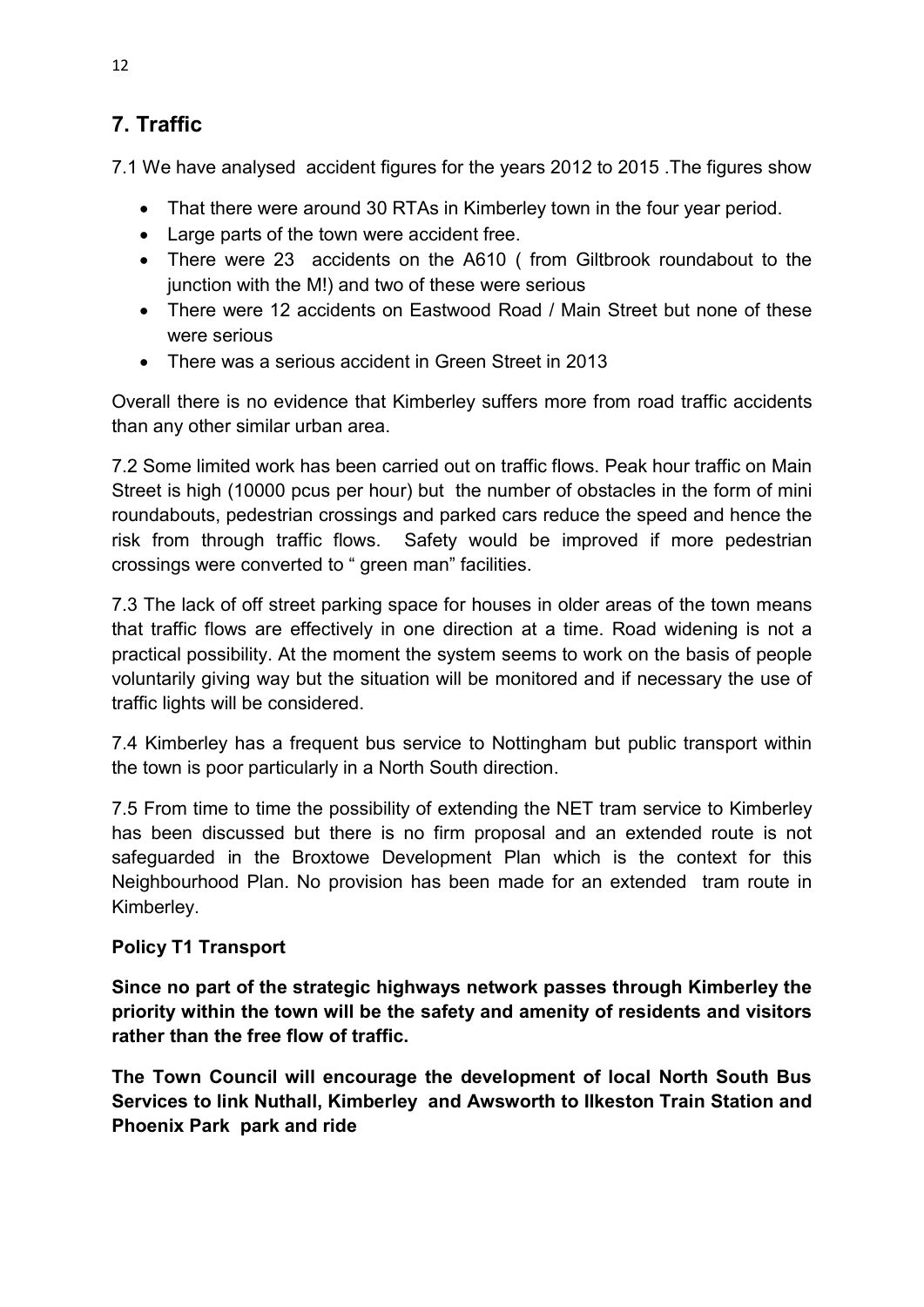The Town Council will seek the conversion of pedestrian crossings on Eastwood Road, Main Street and Nottingham Road to green man operation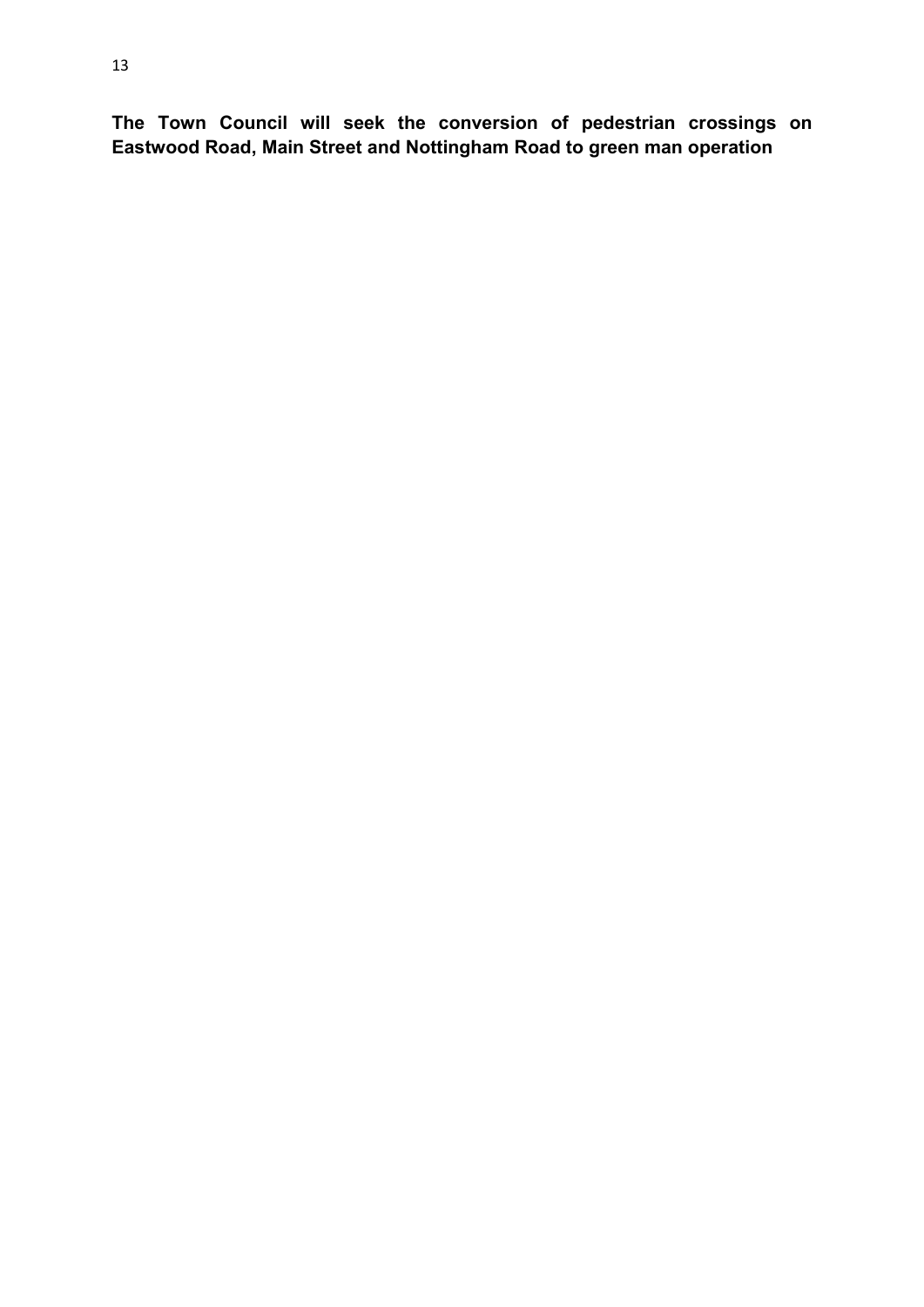## 8 Kimberley Town Centre and Conservation Area

8.1 There are three elements to the conservation area

- The former Brewery
- The Chapel Street and Station Road area
- Main Street / James Street

8.2 The Brewery has been dealt with in detail by Broxtowe BC in the development brief and the planning conditions attached to the various permissions.

8.3 The Chapel Street and Station Road area are described in the Conservation Area Report as a mainly a residential area with a village-like character. The assets of the area include a number of good quality listed buildings, fine mature trees and an intricate street patter. The area is detached from the main retail centre and the emphasis will be on conservation

8.4 James street is described as being made up of small scale independent shops with a Victorian character with Intimate and enclosed views. At the time of the conservation area designations buildings audit over 70% of shop fronts were traditional and this has not changed a lot since then. The area seems to be holding its own but would benefit from publicity and promotion efforts.

8.5 The Main Street is dominated by the Sainsbury Supermarket and by the War memorial. A disused chapel has recently been successfully restored and put to a new use. West of Sainsbury's the issues are similar to James Street and the emphasis will be conservation but with some flexibility where this is necessary to maintain the commercial vitality of the area.

8.6 The frontage of the super market to Main Street is harsh and unattractive and not an appropriate setting for the War Memorial. Policies will include negotiating a landscaping scheme with Sainsbury to soften the frontage.

8.7 For the whole area there is a need to update the buildings audit carried out in 1989 to form a basis for more detailed policies on a block by block basis to be prepared jointly by the Town Council and Broxtowe Borough Council in close consultation with owners and occupiers .

### Policy TC1

In the area shown on Plan Two the Town Council will encourage policies for vitality and conservation that are mutually supporting.

In the James Street and Chapel Street / Station Road area the priority will be conservation of the historic fabric and landscape

In the Main Street area conservation will be complemented by positive measures to improve the variety of the retail provision so as to create jobs and contribute to the local economy